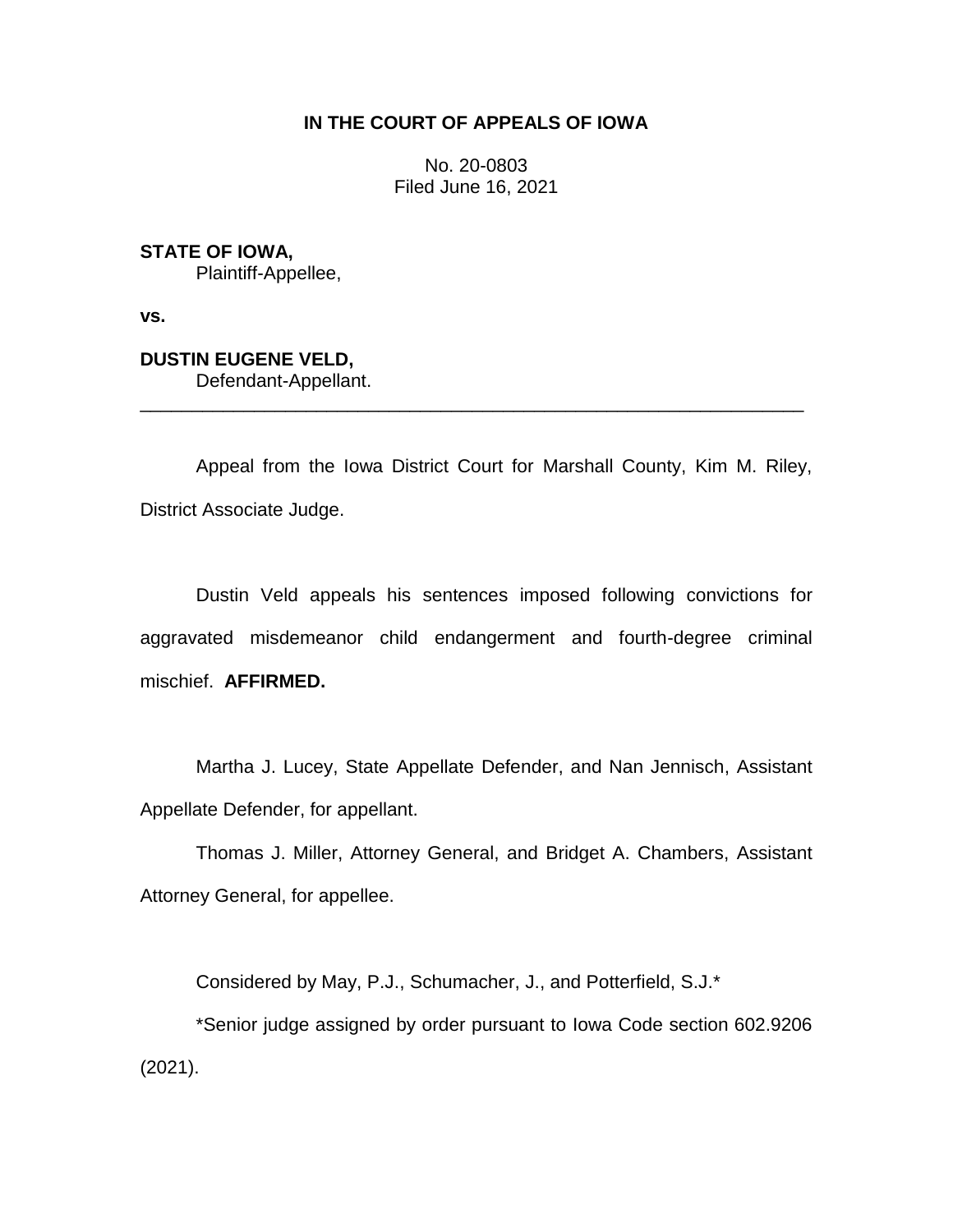#### **SCHUMACHER, Judge.**

Dustin Eugene Veld appeals the sentences imposed following his convictions for aggravated-misdemeanor child endangerment and fourth-degree criminal mischief. Veld claims the district court abused its discretion in failing to provide adequate reasons for the imposition of the sentences. We find no abuse of discretion by the district court. Accordingly, we affirm.

### **I. Background Facts & Proceedings**

On August 9, 2019, Veld arrived at the home of his former girlfriend, who is the mother to Veld's toddler son. Veld's appearance at the home was for the purpose of returning the child to the child's mother. A heated argument erupted between Veld and the child's mother. During the course of the argument, Veld sped off with the child still in Veld's van. The rear sliding door to Veld's van was open, and Veld's young son was seated in his child seat, unbuckled.<sup>1</sup> After driving around the block, Veld returned to the residence, and the child's mother was able to remove the child from the vehicle. Veld then drove away from the residence, striking two vehicles and three pedestrians, including the child's mother. The pedestrians sustained minor injuries, and the vehicles sustained an estimated \$300–\$750 of damage.

The State charged Veld with five counts: one count of child endangerment, an aggravated misdemeanor, in violation of Iowa Code section 726.6 (2019); three counts of assault by use of a dangerous weapon, aggravated misdemeanors, in

 $\overline{a}$ 

<sup>&</sup>lt;sup>1</sup> The child has a diagnosis of cerebral palsy.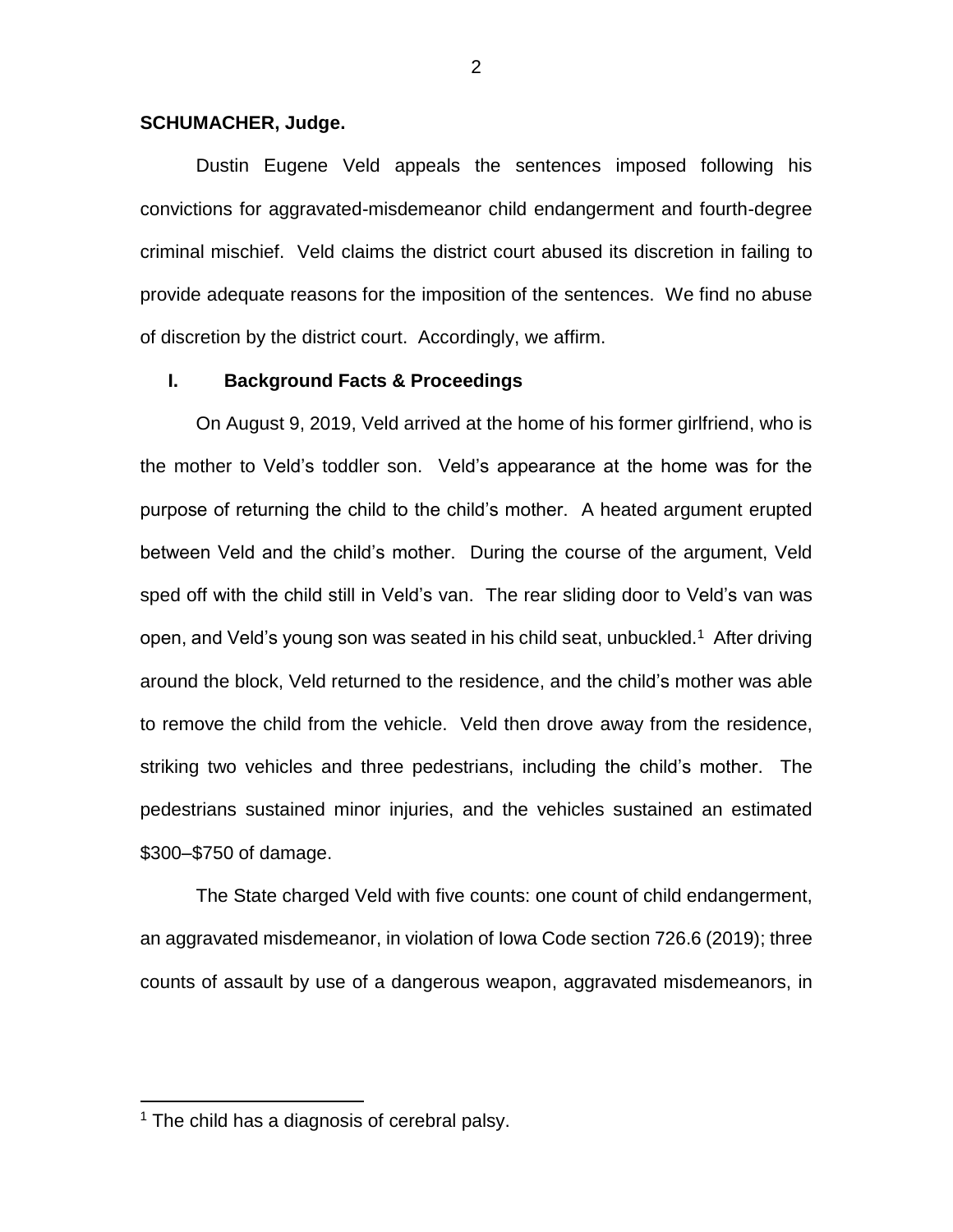violation of section 708.2(3); and fourth-degree criminal mischief, a serious misdemeanor, in violation of section 716.6.

The State and Veld entered into a plea agreement in which Veld agreed to plead guilty to the charges of child endangerment, criminal mischief, and one count of assault by use of a dangerous weapon. The two additional charges of assault by use of a dangerous weapon were amended to simple misdemeanor assault, and Veld entered pleas of guilty to both amended charges.

At sentencing, the district court granted a deferred judgment on the charge of assault by use of a dangerous weapon. The district court entered convictions and sentenced Veld to a term of imprisonment not to exceed two years for the child endangerment conviction, a one-year jail term for the fourth-degree criminal mischief conviction, and ten-day jail terms for both simple misdemeanor assault convictions. The court suspended all of Veld's sentences and placed him on supervised probation for two years. The court ordered the sentences to run concurrently. On appeal, Veld does not contest the sentencing as such relates to the simple misdemeanor assaults or the deferred judgment granted for assault by use of a dangerous weapon. Veld's sole argument on appeal is that the district court failed to state sufficient reasoning for the sentences imposed for the child endangerment conviction and criminal mischief conviction.

#### **II. Standard of Review**

If a sentence is within the statutory limits, we review a district court's sentencing decision for an abuse of discretion. *State v. Seats*, 865 N.W.2d 545, 552 (Iowa 2015). When the sentence imposed by the district court is within the statutory limits, it "is cloaked with a strong presumption in its favor." *State v.* 

3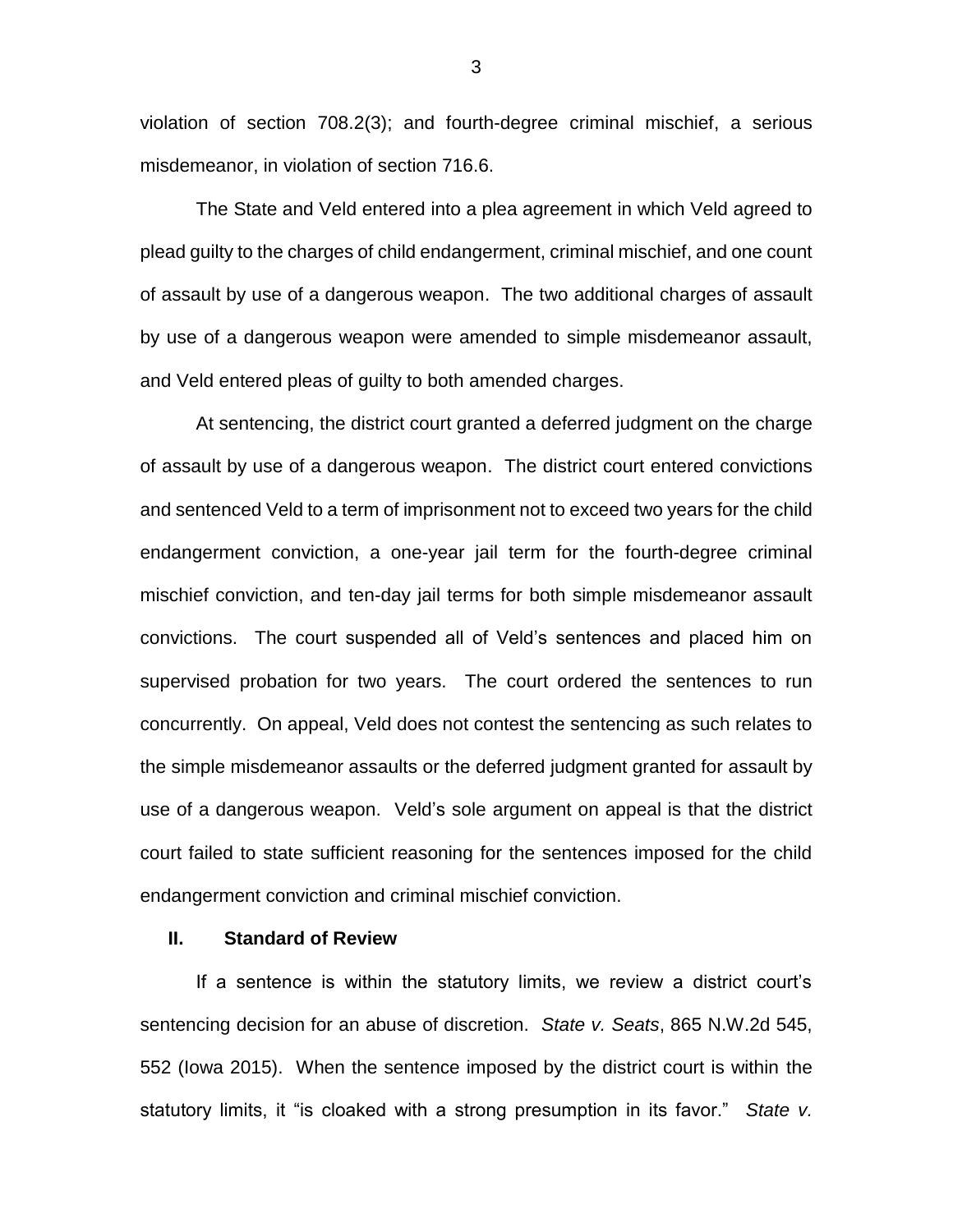*Formaro*, 638 N.W.2d 720, 724 (Iowa 2002). "Thus, our task on appeal is not to second guess the decision made by the district court, but to determine if it was unreasonable or based on untenable grounds." *Id.* at 725.

#### **III. Analysis**

Before examining the merits of Veld's claim, we must first briefly examine whether he is entitled to bring an appeal following his pleas of guilty. Under Iowa Code section 814.6(1)(a)(3), a defendant must have "good cause" to appeal sentencing arising from a guilty plea. "[G]ood cause exists to appeal from a conviction following a guilty plea when the defendant challenges his or her sentence rather than the guilty plea." *State v. Damme*, 944 N.W.2d 98, 105 (Iowa 2020). Because Veld is appealing his sentence, we find he has good cause to bring the appeal.

Under Iowa Rule of Criminal Procedure 2.23(3)(d), a court must "state on the record its reason for selecting the particular sentence." There are two reasons behind this rule. First, it makes defendants aware of the result of their criminal actions. *See State v. Hill*, 878 N.W.2d 269, 273 (Iowa 2016). Second, and more importantly, it "affords our appellate courts the opportunity to review the discretion of the sentencing court." *State v. Thompson*, 856 N.W.2d 915, 919 (Iowa 2014).

Regarding Veld's conduct in relation to the criminal charges, the court stated the following at Veld's sentencing hearing:

The facts and circumstances of this case are, of course, aggravating, as even Mr. Veld has acknowledged. He drove a motor vehicle very recklessly. It was a van, as I understand it, with a door left ajar. The defendant's young child in a car seat inside that vehicle. There is some indication in the court records that the child suffers from a disability. The defendant struck another vehicle intentionally.

4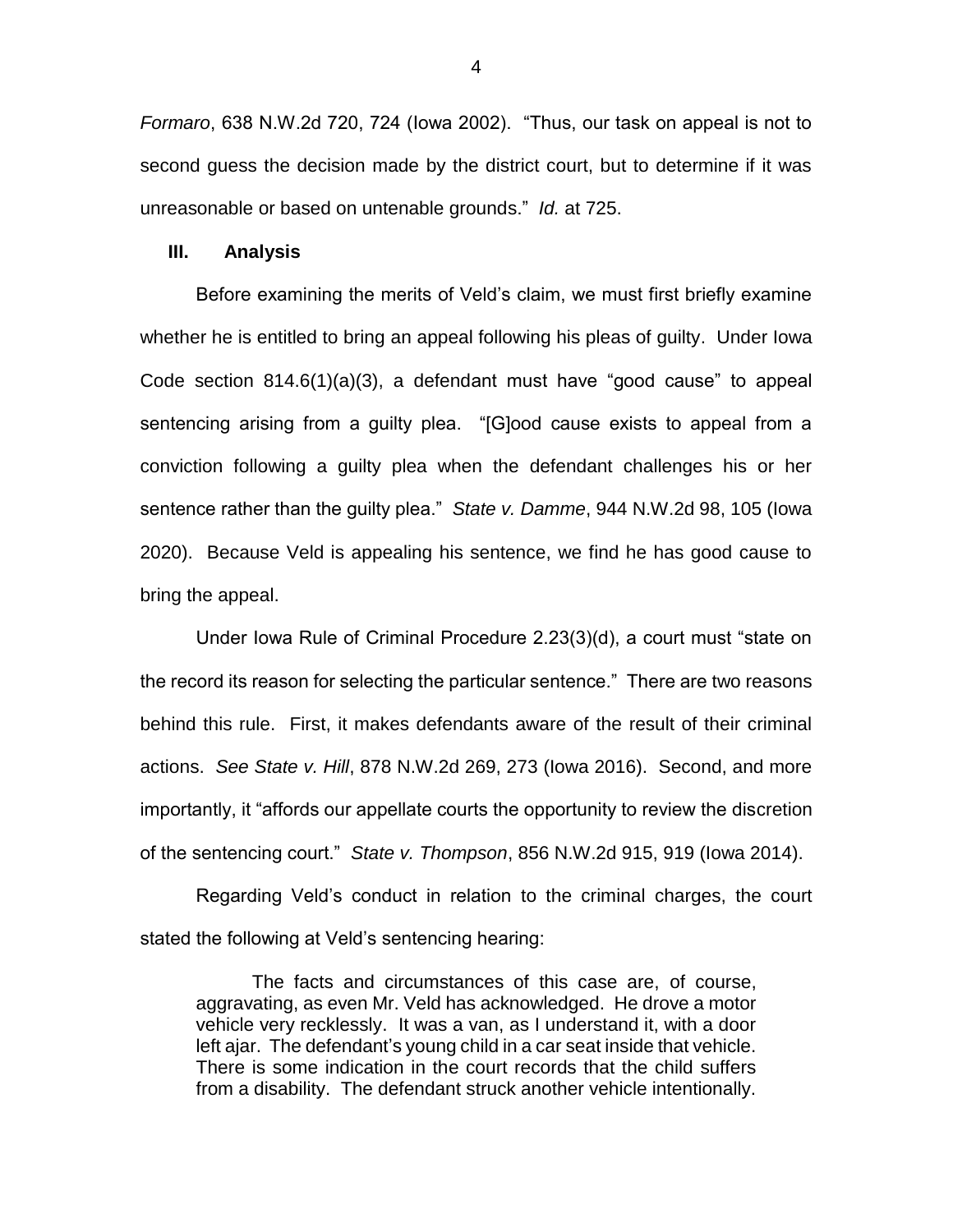The defendant then assaulted two individuals. He displayed very erratic behavior.

When specifically discussing whether to defer judgment on Veld's convictions, the court stated:

The court is presented with, essentially, two differing recommendations. Mr. Veld wants to have the court defer judgment on all counts. The State has consented to do deferral of judgment with respect to count II, the aggravated assault, at the request of [the child's mother].

The court, in considering whether a person should receive a deferred judgment, of course, looks at various factors including the person's age. As noted, Mr. Veld is 27 years of age. He does have some prior involvement with the criminal justice system, so this isn't a first offense for him. And as noted, there are multiple victims associated with this event. The behavior was reckless, to say the least, dangerous and erratic. And fortunately, wasn't a lot worse than it was.

The court previously noted Veld's criminal record, stating:

The defendant does have some prior involvement with the criminal justice system, including some traffic offenses, it looks like an operating while intoxicated conviction, and a third degree harassment conviction, in—it looks like 2017.

The sentencing court concluded by stating, "[T]he court believes that

in light of the factors *earlier stated*, his prior involvements with the criminal

justice system, age, and the circumstances surrounding these cases, that a

deferral of judgment is not appropriate for all counts." (Emphasis added.)

The written sentencing order set forth reasons for the sentence as the

defendant's age, prior criminal history, attitude toward rehabilitation, facts

and circumstances of the case, family and employment circumstances,

need for protection of the community, and deterrent impact upon the

defendant and others similarly situated.